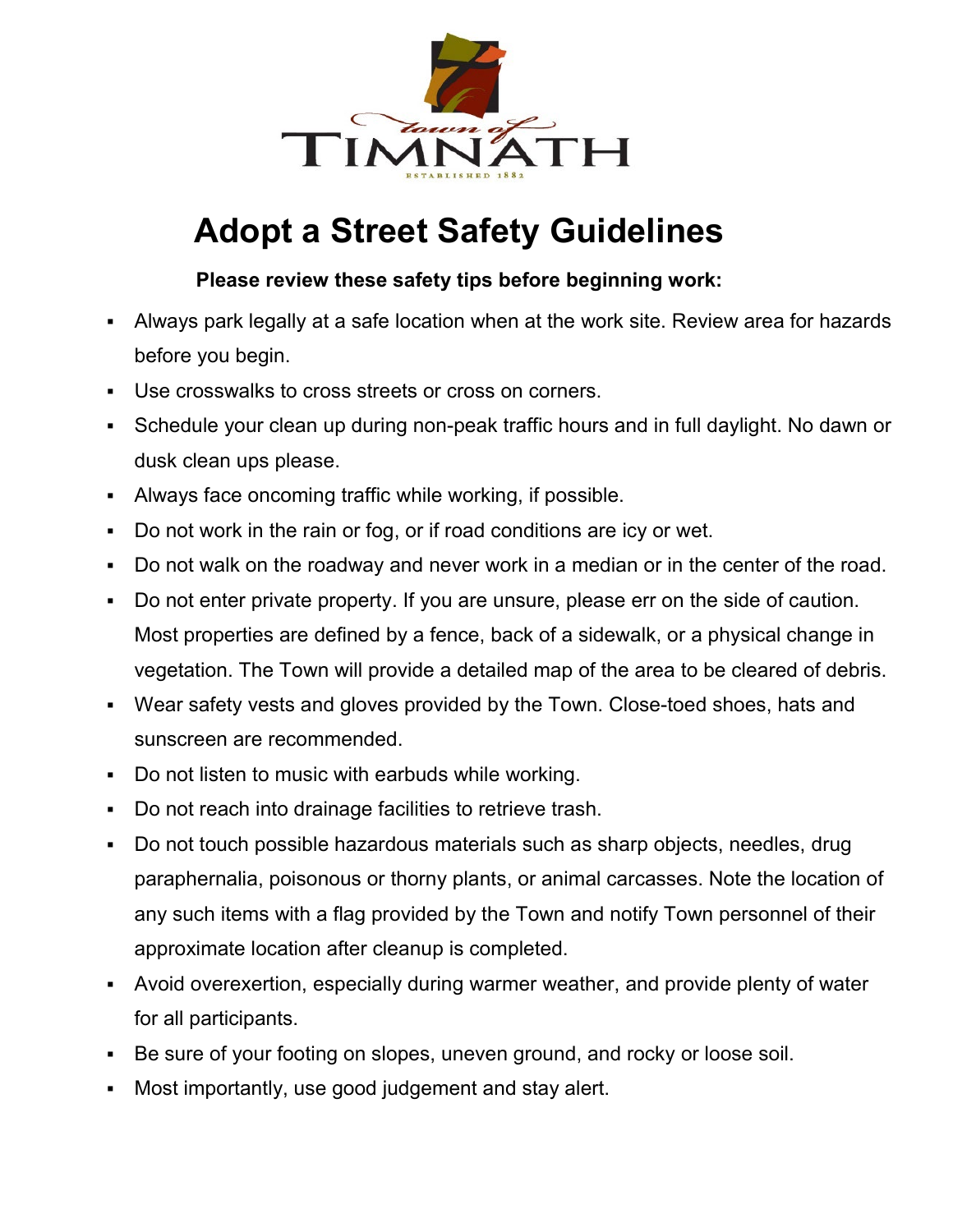

## VOLUNTEER AGREEMENT, RELEASE OF LIBAILITY, COVENANT NOT TO SUE, INDEMNIFICATION, AND PARENTAL CONSENT (Under eighteen (18) years of age)

I, the undersigned, hereby represent that I am under the age of eighteen (18) and that I am a member of the the that I have volunteered to participate as a set of the "Organization"), and that I have volunteered to participate as a member the Organization in the Town of Timnath (the "Town") Adopt-A-Street Program ("the Program") which participation shall include the picking up of litter and other waste materials from the Town street adopted by the Organization known as \_\_\_\_\_\_\_\_\_\_\_\_\_\_\_\_\_\_\_\_\_\_\_\_\_\_\_\_\_\_\_\_\_\_\_ (the "Adopted Street"). In connection with my participation in the Program as a member of

the Organization and as a volunteer participating in the clean-up of the Adopted Street, I hereby release the Town, and its officers and employees, from any and all liability for any and all claims and causes of action which I may hereafter have on account of any and all injuries and damage to me or my property, or on account of my death, arising out of or relating to my participation in the Program, or incidental thereto. In addition, I covenant and agree not to sue the Town, and/or its officers and employees, and agree to forever hold them and each of them harmless from any liability, claims, demands, actions, or causes of action which may arise from my participation in the Program.

I acknowledge that I am aware of the risks and hazards inherent in my participation in the Program, in particular the dangers associated with working near moving motor vehicle traffic on the Adopted Street, and do hereby voluntarily assume all such risks of loss, damage, or injury to me or my property, including death, which may be sustained while or incidental to my participation in the Program.

I hereby acknowledge and agree that my participation in the Program is as a volunteer for the Town and I understand that the term "volunteer" means that my services are rendered to the Town in the Program for no compensation and that as such my relationship with the Town does not entitle me to any worker's compensation benefits.

I also agree that while participating in the Program that I will abide by all of the Town's safety policies and regulations. I hereby agree to indemnify and hold harmless the Town, its agents, employees, legal representatives, and their successors and assigns from and against any and all claims, liabilities, losses, demands, and court costs (including reasonable attorneys' fees) arising from any property damage or any personal injury to, or death to, any persons, including but not limited to myself and my spouse, child or children, as a result of my participation in any manner whatsoever in the Program. I agree to promptly pay the Town the full amount of any such costs, loss or damage which the Town, its successors and/or assigns may sustain or incur, for which the Town, its successors or assigns may become liable.

I, \_\_\_\_\_\_\_\_\_\_\_\_\_\_\_\_\_\_\_\_\_\_\_, the undersigned parent of the volunteer, represent that I am the mother, father, or the legal guardian of who is under the age of eighteen (18) years, and that my child has signed this Volunteer Agreement, Release of Liability, Covenant Not to Sue, and Parental Consent with my full knowledge and consent, and that I hereby join in the execution of the same and do hereby independently agree to the same terms and provisions hereof for myself, my said child, and my heirs, executors, personal representatives, and assigns. In addition, I too am aware of the risks and hazards inherent to my child's participation as a member of the Organization in the Program, and recognizing such risks and hazards, do hereby give my consent and approval to my child's participation in said activity. I, \_\_\_\_\_\_\_\_\_\_\_\_\_\_, the undersigned parent of the volunteer, hereby agree to indemnify and hold harmless the Town, its agents, employees, legal representatives, and their successors and assigns from and against any and all claims, liabilities, losses, demands, and court costs (including reasonable attorneys' fees) arising from any property damage or any personal injury to, or death to, any persons, including but not limited to myself and my spouse, child or children, as a result of my child's participation in any manner whatsoever in the Program. I agree to promptly pay the Town the full amount of any such costs, loss or damage which the Town, its successors and/or assigns may sustain or incur, for which the Town, its successors or assigns may become liable.

This Volunteer Agreement, Release of Liability, Covenant Not to Sue, and Parental Consent shall be binding upon the undersigned's heirs, executors, administrators, personal representatives, and assigns, and shall inure to the benefit of the Town, its officers and employees, and its successors and assigns.

 $\mathcal{L}_\text{max}$ Volunteer Date

 $\mathcal{L}_\text{max}$ 

Parent of Volunteer Date